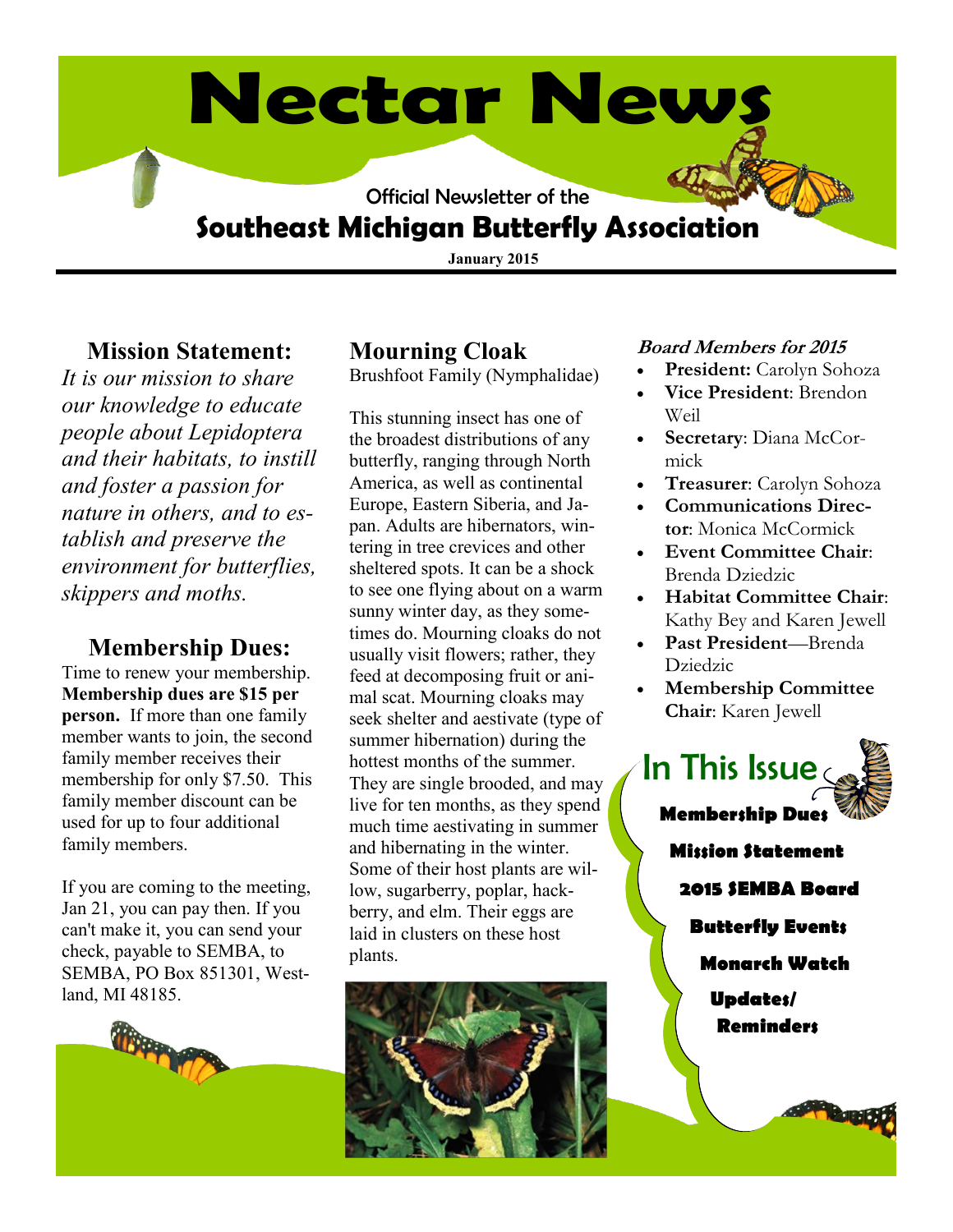# **Upcoming Butterfly Events**

#### **Mothapalooza June 12-14 2015**

Save the dates -- Mothapalooza will be held at Shawnee State Park Lodge and Conference Center in West Portmouth, OH. Sponsored by the Ohio Division of Wildlife, the Conference will feature Keynote Speakers/leaders including David L. Wagner, author of "Caterpillars of Eastern North American" and Doug Tallamy, author of "Bringing Nature Home". Mothapalooza III will be a fun weekend of mothing, diurnal field trips, workshops, keynote presentations and camaraderie! See the Activity Descriptions and Agenda from last year for more details what to expect at [www.mothapalooza.org.](http://www.mothapalooza.org/) Mothapalooza tends to fill up early, so jump on the opportunity. Details to come on website.

#### **National Moth Week July 18-26 2015**

National Moth Week celebrates the beauty, life cycles, and habitats of moths. "Moth-ers" of all ages and abilities are encouraged to learn about, observe, and document moths in their backyards, parks, and neighborhoods. National Moth Week is being held, worldwide, during the last full



week of July. Events for Ohio Lepidopterists will be in upcoming newsletters, or visit their website, [www.ohiolepidopterists.org](http://www.ohiolepidopterists.org/) , along with [www.nationalmothweek.org](http://www.nationalmothweek.org/).

#### **18th Annual Butterfly Identification and Monitoring Workshop**

Saturday **March 28**, 2015 at the Bowman-Oddy Labs, University of Toledo, Toledo, OH. University of Toledo is partnering with the Ohio Lepidopterists, the Ohio Department of Natural Resources, and the Ohio Biological Survey to present this workshop.

The workshop runs from 10 AM to 4:30 PM (registration and snacks at 9:30 AM) on March 28, 2015.

Sessions are concurrent so participants can focus on those topics of primary interest to them.

One session will include extensive identification training covering every butterfly likely to be seen in Ohio. A concurrent session will include topics such as plants that butterflies depend on, life cycles and gardening to attract butterflies. Other topics will include highlights of the 2014 season, how to set up and monitor

your transect, telling moths from butterflies, butterflies under the

**ALC 750** 

microscope, population trends, a forum for experienced monitors and other data analysis. There will be kits to assist beginning monitors, time for networking with other butterfly enthusiasts and lots of good handouts. Specimens and posters will be on display. The workshop is designed to be useful to everyone from the person who just wants to know a few butterflies when they see them to the long term monitor and the serious lepidopterist.

Butterfly monitors follow Ohio's butterfly populations and flag long term down trends before species are gone. Teams of monitors, trained by butterfly experts, look at butterflies weekly and

they are the first to notice population changes, temporary breeding colonies of subtropical butterflies in Ohio, new species moving into Ohio and perhaps other trends.

Just as bird surveys record changing bird populations in response to global warming, butterfly monitoring is equally valuable and is a predictor for other invertebrate species as well.

Registration includes lunch and snacks. In order to be assured of a lunch, registration must be received by March 23, 2015. Students are encouraged to attend for no charge but need to preregister to be assured of handouts, etc.

*(Continued on page 3)*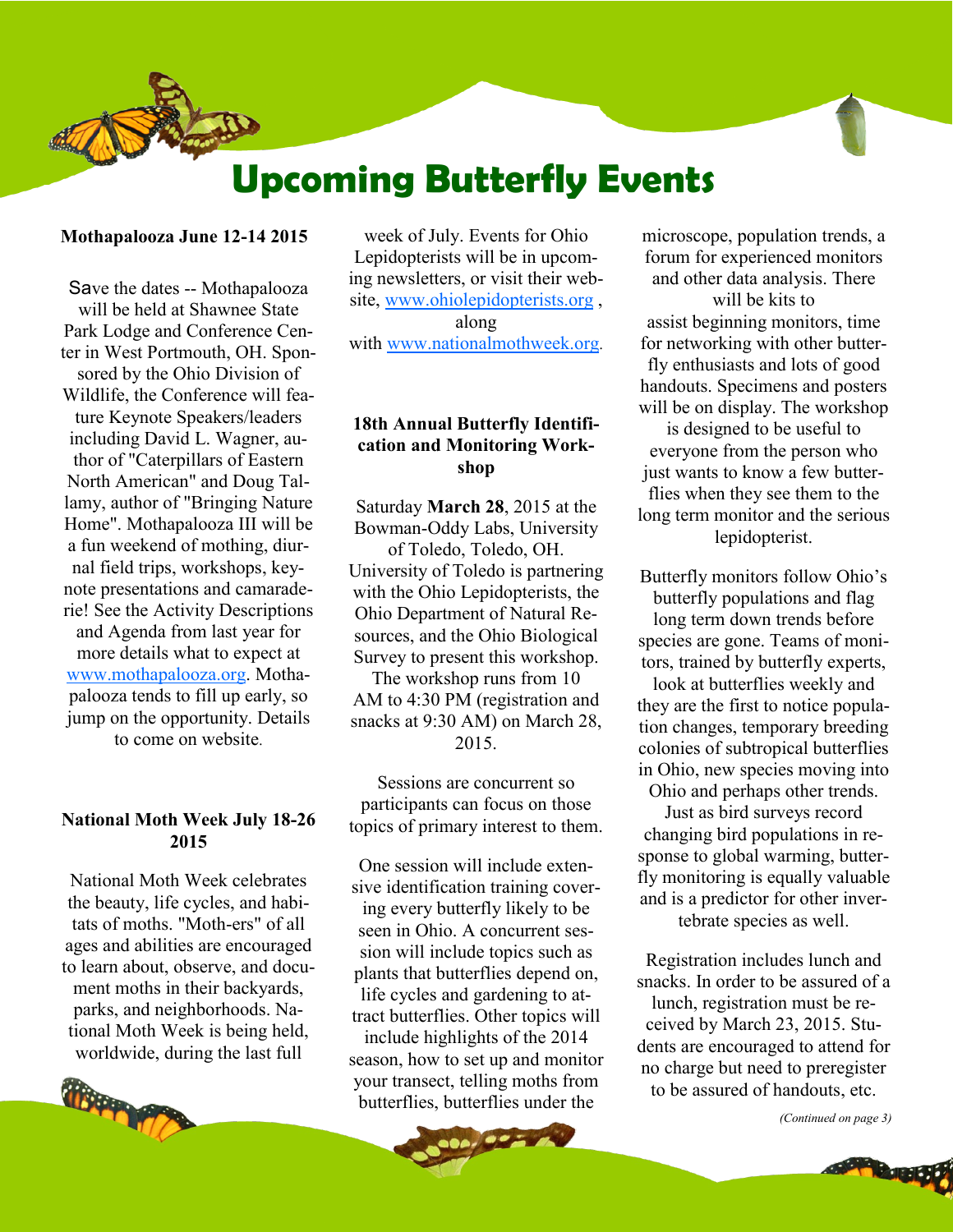# **Monarch Watch**

Please use a separate form for each person unless address is the same. Lunch will be subs (turkey, Italian or vegetarian), sides and cookie.

Pre-registration Form: Registration fee of \$15.00 (\$5.00 without lunch) includes lunch, snacks, and educational materials. Workshop space is limited. Pre-registration is required to guarantee a lunch. Pre-registrations must be received by March 23, 2015.

**Registration and map will be email to you if interested.**

**Please register your Monarch Waystation.**

————————————-

**"Monarch butterfly populations are declining due to loss of habitat. To assure a future for Monarchs, conservation and restoration of milkweeds needs to become a national priority." Chip Taylor, Director, Monarch Watch.**

**Brenda Dziedzic is the monarch Conservation Specialist for our area!** 

They educate the public about the need to create habitats for monarchs.

#### **Monarch Waystation**

#### **Certification Requirements:**

Monarch Watch is a nonprofit educational outreach program based at the University of Kansas that focuses on the Monarch butterflies, its habitat, and its spectacular fall migration. If you would like to certify your monarch habitat and help support Monarch Watch's conservation efforts, there is a \$16 nonrefundable application fee. Sign is \$17. Application and sign bundle is \$33 purchased all at once.

Requirements:

Size– No minimum area requirement, however a truly effective Monarch Waystation will be atleast 100 square feet. The total area may be split among several sites at your location.

Exposure– At least 6 hours of sun a day.

Plants, Drainage, and Soil Type are other interesting considerations for the Waystation.

More information at:

#### *Monarchwatch.org*



- **SEMBA calenda**r for 2015 will be available at January's general meeting for \$12, money raised will go toward the Grant fund for organizations wanting to build butterfly gardens! We only have a few left!
- **Rearing, Sighting and Nectar plant survey** will be available for 2015! Look for more information at the beginning of each meeting, as well as via ongoing email distributions, website announcements and Facebook posts. We look forward to your participation. If you have questions, please contact Brendon Weil at [bweil04@yahoo.com](mailto:bweil04@yahoo.com)

**Contact Us:**

sembabutterfly@yahoo.com www.sembabutterfly.org Facebook.com/sembabutterfly Mail to: SEMBA PO Box 851301 Westland, MI 48185